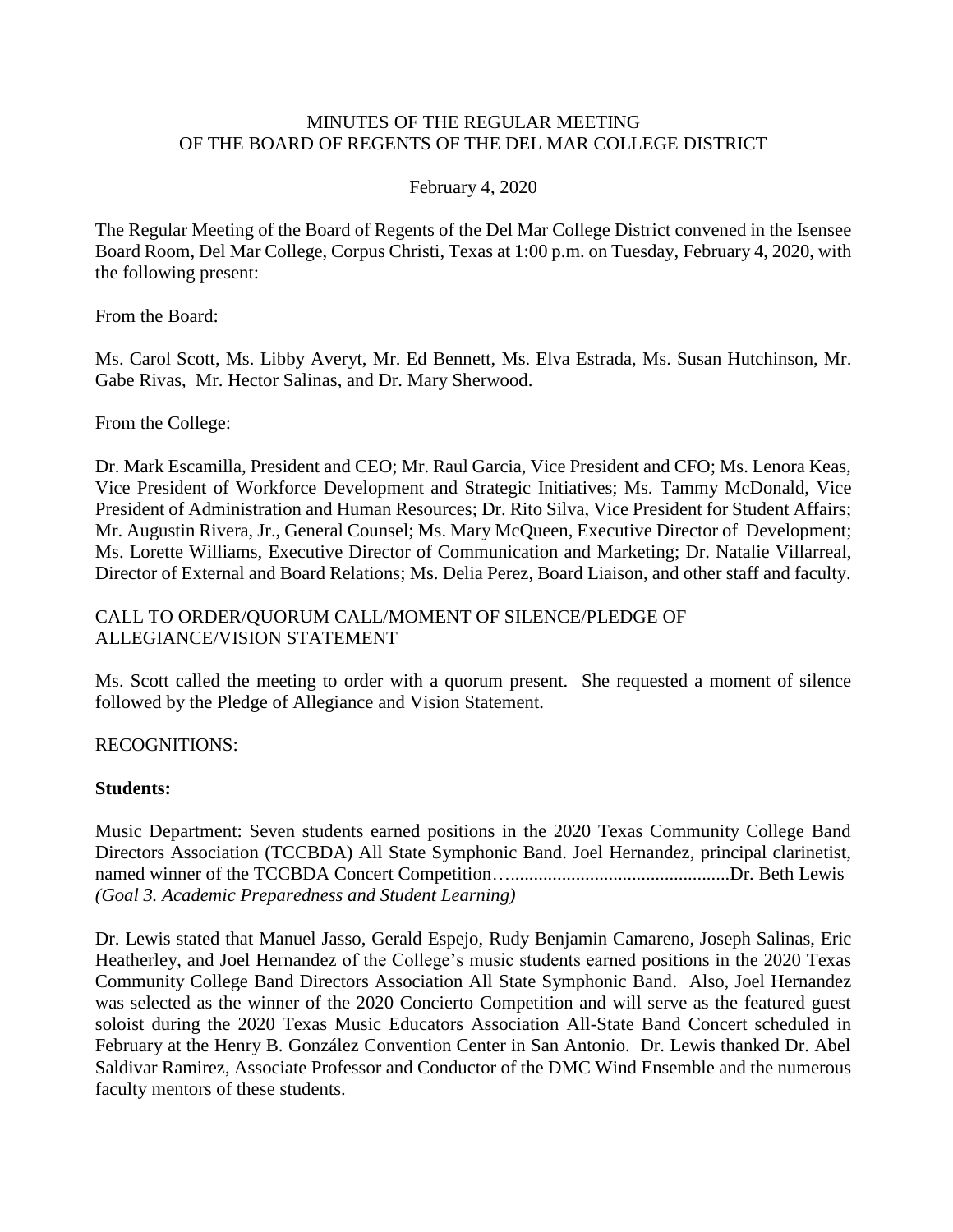Dr. Cindy Bridges, Chair of the Music Department expressed her congratulations to these students and stated each went through a rigorous audition process.

 Dr. Escamilla thanked the music students for performing during the General Academic and Music Building tour earlier this morning.

# **Employees:**

 Dan Fischer, Director, Counseling, Disability & Retention, Lisa Muilenburg, Assistant Professor of Learning Resources, and Natalie Villarreal, Director of External & Board Relations, earned their doctorate degrees………………………………………………………………Ms. Tammy McDonald *(Goal 4: Learning Environments)* 

 Tammy McDonald introduced two staff members and one faculty member who earned their doctorate degree. Dr. Dan Fisher, Director of Counseling, Disability and Retention Services, earned his Professor of Learning Resources, earned her doctorate in Community College Leadership from doctorate in Organizational Leadership from North Central University. Dr. Lisa Muilenburg, Assistant National American University. Dr. Natalie Villarreal, Director of External and Board Relations, earned her doctorate in Community College Leadership from Kansas State University.

Ms. Scott congratulated the new doctorate recipients.

GENERAL PUBLIC COMMENTS (Non-Agenda Items) – 3-minute time limit

 Dr. James Klein made general public comments regarding Dr. Laura Belmonte who will be Mr. Jack Gordy made general public comments regarding attorney fees and meal expenses. Mr. John Wilson made general public comments regarding space expansion. Mr. Shaun Flanagan made general public comments regarding student enrollment and dorms. speaking at Del Mar College on February 17, 2020.

COLLEGE PRESIDENT'S [REPORT…………………………………………..Dr](https://REPORT����������������..Dr). Mark Escamilla

Flour Bluff Viking Academy (Pilot) *(Goal 2: Recruitment and Persistence)* 

 Dr. Escamilla provided information regarding a program that Del Mar College is working with Flour Bluff ISD to prepare a program that is a blend of Collegiate High School and a Dual Credit Program. Flour Bluff ISD will be committed to busing students for face-to-face classes at our physical facilities starting in the Fall of 2020. Flour Bluff ISD approached Del Mar College with this idea so students would not need to wait for the Southside Campus to be built. A full press release is forthcoming.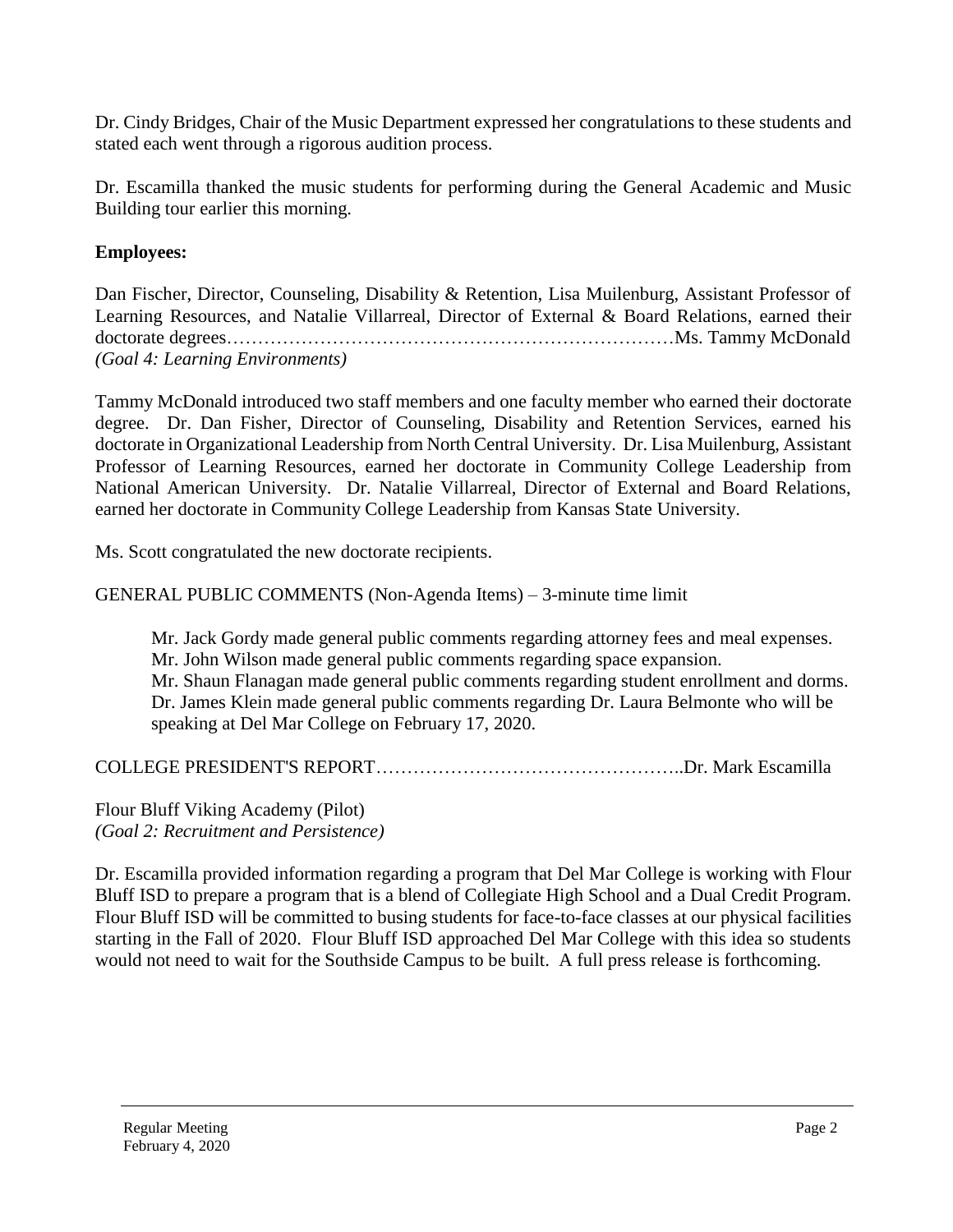January 22, 2020: TACC Quarterly Meeting *(Goal 5: Workforce Development, Community Partnerships, and Advocacy)* 

 Dr. Escamilla attended the first of quarterly meeting of the Texas Association of Community Colleges Community Colleges and stated that the Association continues to move steadily ahead and is getting in Austin, Texas. Dr. Escamilla serves as the Secretary-Treasurer of the Texas Association of ready for the next year's session.

PENDING BUSINESS: Status Report on Requested Information *(Goal 5: Workforce Development, Community Partnerships, and Advocacy)* 

## CONSENT AGENDA

## ITEMS FOR DISCUSSION AND POSSIBLE ACTION:

- 1. Approval of Minutes: Workshop, December 10, 2019 Regular Board Meeting, December 10, 2019 *(Goal 5: Workforce Development, Community Partnerships, and Advocacy)*
- 2. Acceptance of Investments for December 2019 *(Goal 6: Financial Effectiveness and Affordability)*
- 3. Acceptance of Financials for December 2019 *(Goal 6: Financial Effectiveness and Affordability)*

 Regent Estrada made a motion to approve the Consent Agenda items. Regent Rivas seconded the motion. There was no further discussion from the Board. There were no public comments. A voice vote was taken and the motion passed unanimously, 8-0, amongst Regents present, with Regents Averyt, Bennett, Estrada, Hutchinson, Rivas, Salinas, Scott, and Sherwood in favor.

### REGULAR AGENDA

 4. Discussion and possible action related to recommendation of Professor Emeritus status for Dr. Barbara Craig..……………………………………………………………Dr. Beth Lewis *(Goal 4: Learning Environments)*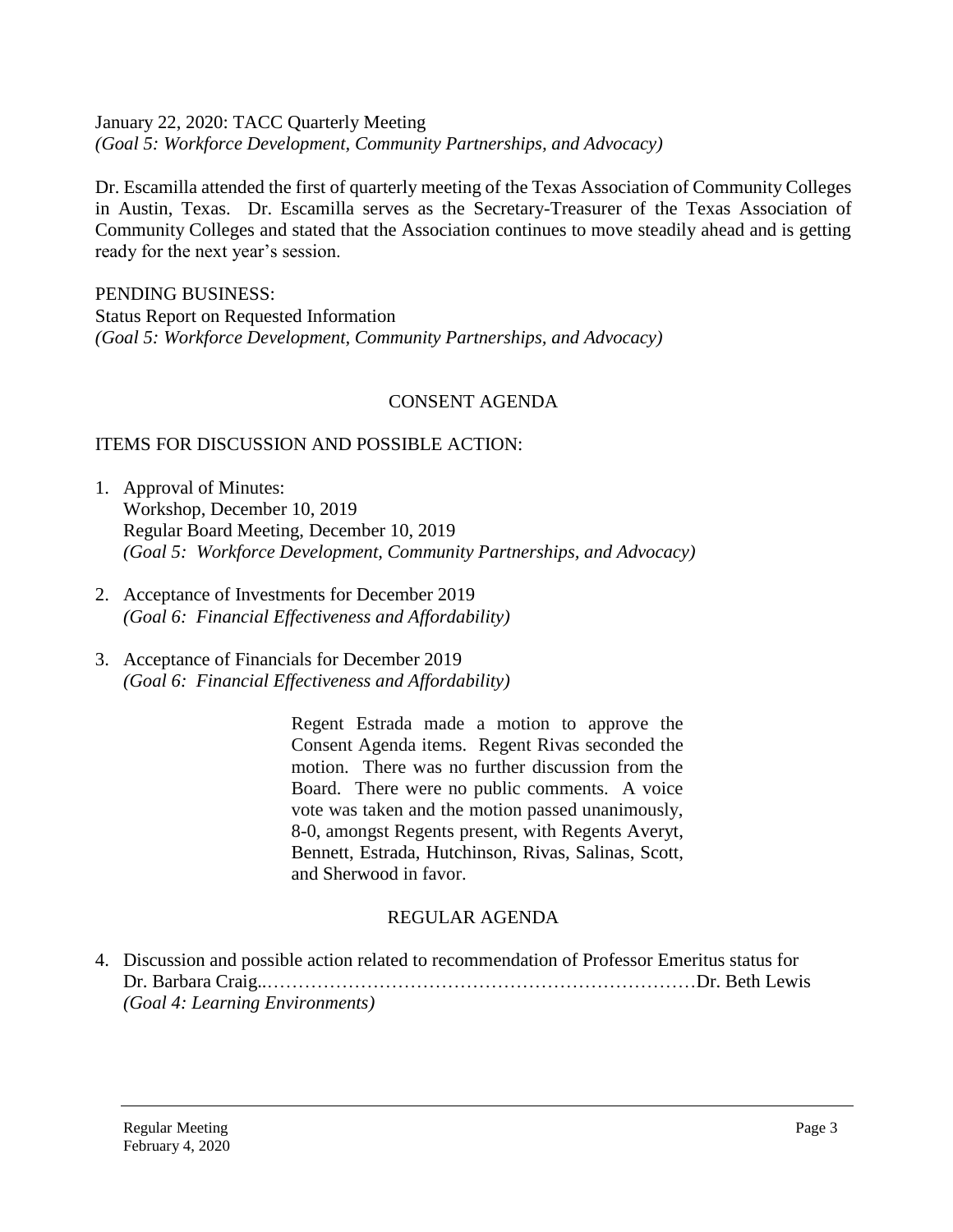Dr. Lewis read a resolution regarding the recommendation to grant Professor Emeritus status to Dr. Barbara Craig for distinguished service. Dr. Craig served the College as Professor of English for 37 years.

Professor Emeritus Craig told the Board that she enjoyed all 37 years working at Del Mar College. She wants to be an advocate to set up an email list for Del Mar College retirees.

Dr. Escamilla thanked Dr. Craig for her years of service to the College, to the students, and for her friendship.

> Regent Averyt made a motion to approve the Regents thanked Dr. Craig for her service and Sherwood in favor. There were no public comments. recommendation of Dr. Barbara Craig for Professor Emeritus. Regent Hutchinson seconded the motion. offered congratulations. A voice vote was taken and the motion passed unanimously, 8-0, amongst Regents present, with Regents Scott, Averyt, Bennett, Estrada, Hutchinson, Rivas, Salinas, and

5. Discussion and possible action regarding tuition rates to increase the per semester hour tuition rate by \$2 for the 2020-2021 academic year……………………………….…Mr. Raul Garcia *(Goal 6: Financial Effectiveness and Affordability)* 

Mr. Garcia provided an overview of the 2020-2021 Budget Plan Calendar and stated that the College is already off to a good start.

Mr. Garcia provided information of current per semester credit hour tuition. Tuition per credit hour is currently \$67 and no increase of fees is being recommended at this time. The College leads the group with a reported fall 2019 head count of 11,867 and also leads the group with the largest number of part-time students at 78%. The College has the third largest number of students enrolled in a technical program at 31%.

 College student has less debt than one other community college and the Del Mar College student Mr. Garcia discussed peer group characteristics in regards to student affordability: the Del Mar receives on average \$4,337 in Pell financial aid which is the most amount relative to our peer groups.

Mr. Garcia further stated that Del Mar College continues to be the best value option with an annual cost of attendance of \$3,260. The maximum annual Pell Award for a qualifying student is \$6,195. The College is envisioning a steady and modest tuition increase strategy that will assist the Del Mar student with planning on how they will finance their education moving forward.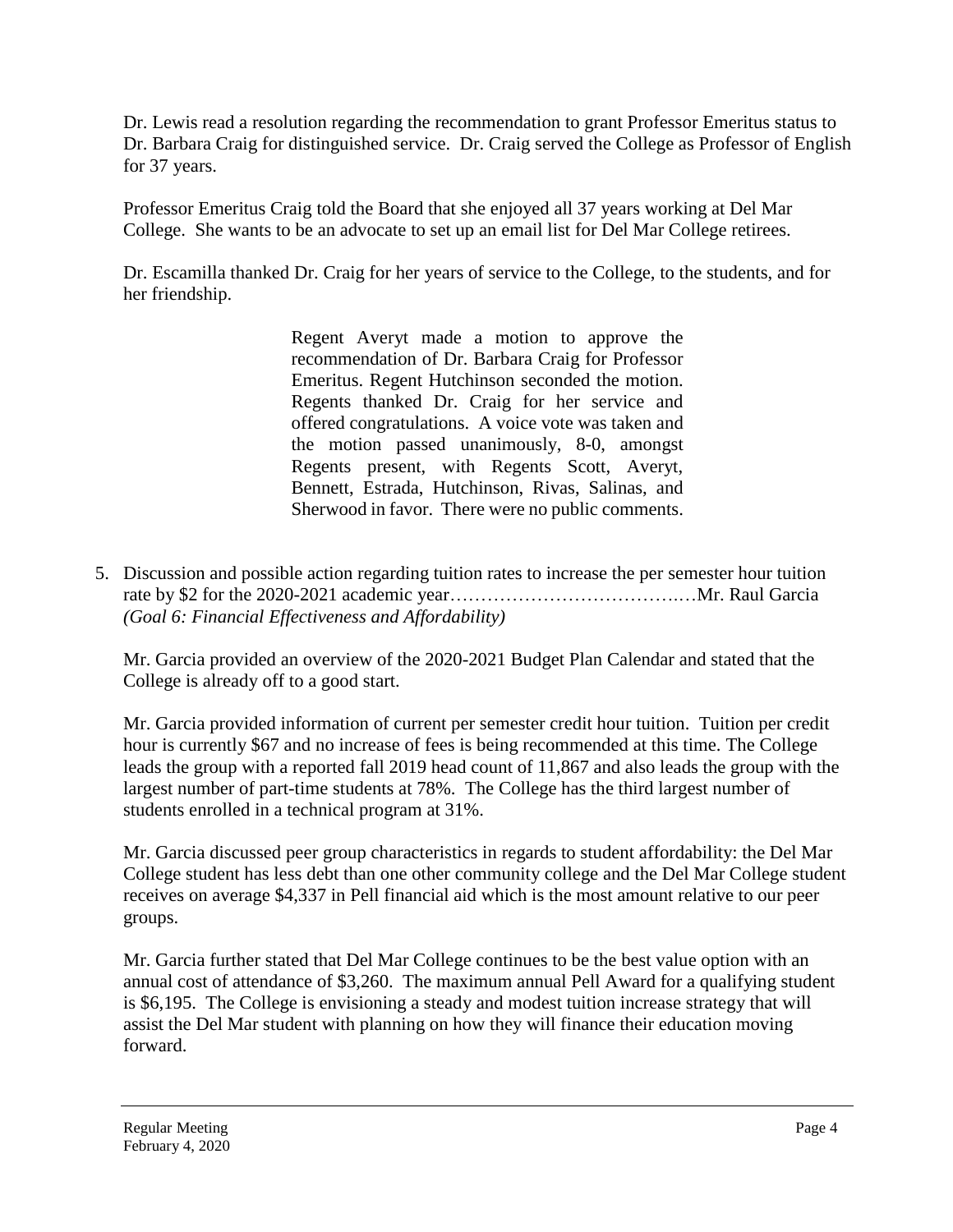operational needs. Mr. Garcia states that the tuition increase has been vetted with student The College is recommending a tuition increase that includes the \$1 from the Board Policy plus one additional \$1 for a total of \$2. The semester hour tuition rate would change from \$67 to \$69. The increase will be used to fund instruction, academic support, student services and other government and it was well received.

Mr. Garcia states that the College tuition rates have been reviewed and proposes to increase the 2020 - 2021 academic tuition rate of \$1.00 per semester credit hour in addition to the Board Policy B3.21 increase for a total of \$2.00 per semester credit hour.

Mr. Garcia and Dr. Escamilla responded to questions by the Board of Regents.

 Regent Averyt made a motion to increase tuition by \$2 per semester credit hour for the 2020-2021 motion. There was no further discussion from the Board. There were no public comments. A voice academic year. Regent Sherwood seconded the vote was taken and the motion carried, 7-1, with Regents Scott, Averyt, Bennett, Estrada, Hutchinson, Rivas, and Sherwood voting in favor and Regent Salinas voting against.

6. Discussion and possible action regarding the College's Quarterly Investment Report for the period ending November 30, 2019……………………………………………Mr. Raul Garcia *(Goal 6: Financial Effectiveness and Affordability)* 

 Mr. Garcia introduced David McElwain of Patterson and Associates who presented the Quarterly Financial Report ending November 30, 2019, trending financial economics, and geo-political activities impacting the College's investment yields.

Mr. McElwain stated that the bumps in the final quarter of 2019 have been seemingly endless but the one constant has been a relatively stable and solid U.S. economy despite nerve-racking and media-rocking news.

In November 2019, the total fiscal year earnings for Pooled Funds to date were \$404,749 and total fiscal year earnings for Series 2017 and 2018 (A & B) Tax Bond Funds today were \$667,360. Mr. McElwain reviewed asset allocations and provided an overview of the Series 2017 and 2018 (A & B) Tax Bond Funds.

Mr. McElwain responded to questions from the Regents.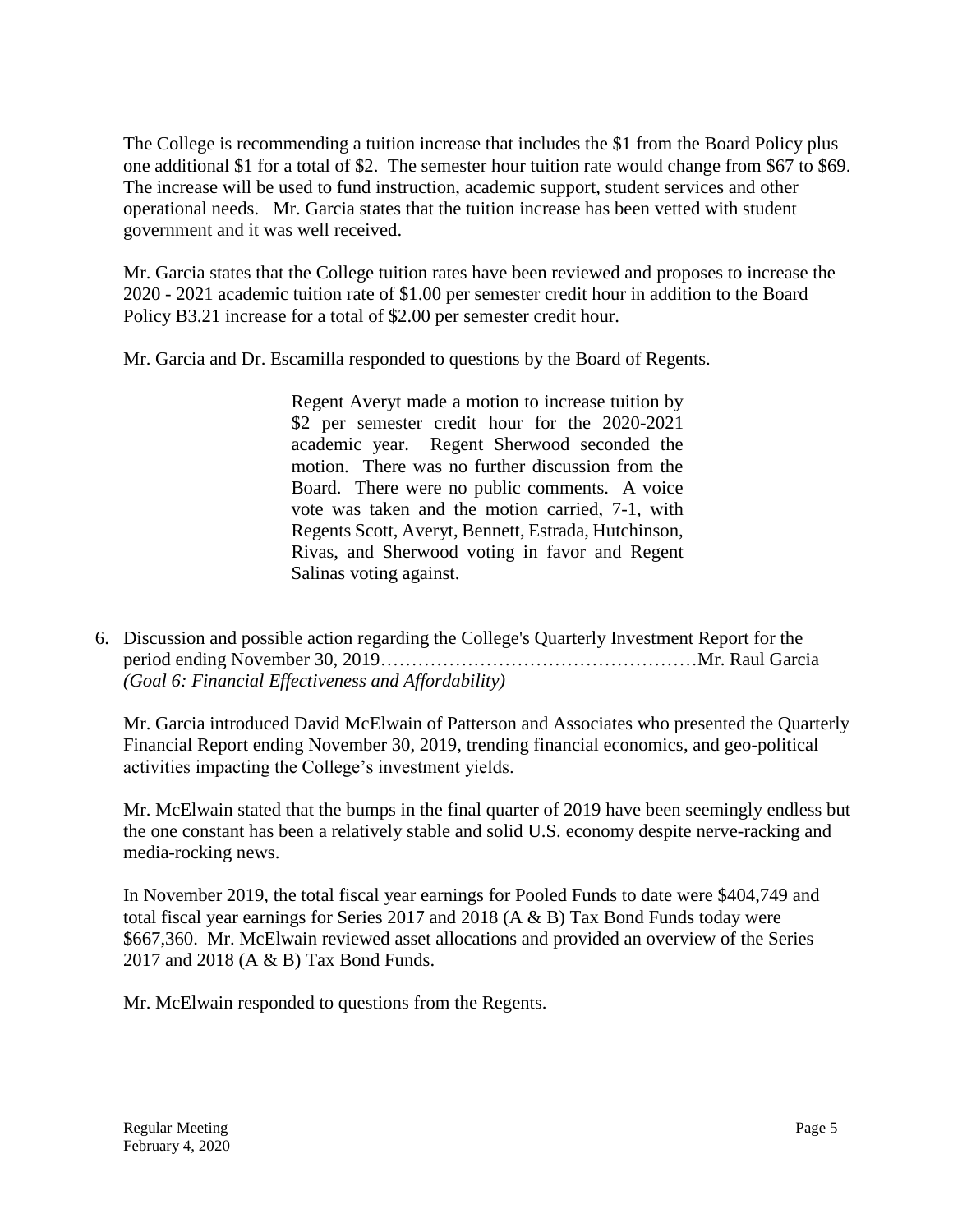Regent Rivas made a motion to accept the Quarterly 2019. Regent Bennett seconded the motion. There was no further discussion from the Board. There were no public comments. A voice vote was taken Investment Report for period ending November and the motion carried unanimously, 8-0, amongst Regents present, with Regents Scott, Averyt, Bennett, Estrada, Hutchinson, Rivas, Salinas and Sherwood voting in favor.

7. Discussion and possible action regarding the College's Quarterly Financial Report for the period ending November 30, 2019……………………………………………………Mr. Raul Garcia *(Goal 6: Financial Effectiveness and Affordability)* 

Mr. Garcia provided information regarding the College receiving an AA rating from Standard & Poor's on the College's General Obligation Bonds. A AA rating is a good rating based in part on a sound financial position with a diverse revenue stream, adequate state support for operations, strong property tax growth and growing and solid reserves. This rating is attributed to the improvement of the College's five-year long-term financial plan previously presented to the Board of Regents.

 Mr. Garcia reviewed the Quarterly Financial Report ending November 30, 2019. The State total operating expenses of \$22.9M. In addition to our operating revenues and expenses, total revenues and expenses are trending relative in line with the planned budget. funding of \$6.9M and other operating revenues of \$25.2M is sufficient to fund the College's

Mr. Garcia stated the College has a financial capacity to continue to support the mission of the College and weather most business interruptions with a cash and investment position of \$54M.

> Regent Bennett made a motion to accept the motion. There was no further discussion from the Board. There were no public comments. A voice Quarterly Financial Report for period ending November 2019. Regent Salinas seconded the vote was taken and the motion carried unanimously, 8-0, amongst Regents present, with Regents Scott, Averyt, Bennett, Estrada, Hutchinson, Rivas, Salinas and Sherwood voting in favor.

8. Discussion and possible action related to request for approval of funding from the 2014 Bond for the West Campus Industrial Pilot Plant Expansion site and other Workforce Development Center improvements…………………………………………………………………Ms. Lenora Keas *(Goal 4: Learning Environments)*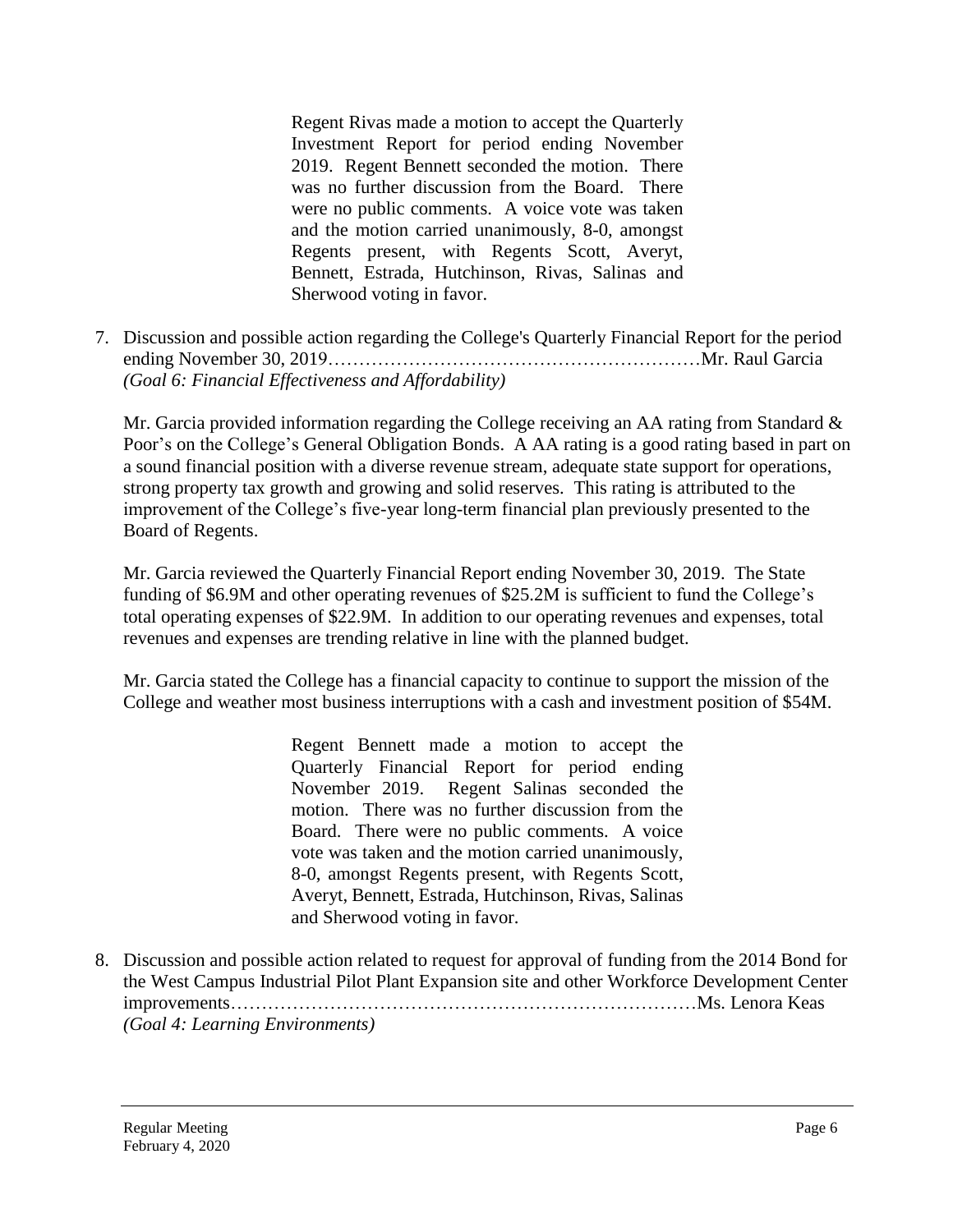Ms. Keas, August Alfonso, and Brett Flint provided background information regarding the Industrial Pilot Plant Expansion Projects.

Ms. Keas stated that over \$5M in resources have been provided by the community, City of Corpus Christi, and industry partners in the last eighteen months. She reported that one of the projects being currently built is a simulated ethylene cracker. The building of training operational skids, enhanced environmental petrochemical lab and an additional control room are also being built and will provide training. In 2018-2019, \$2.34M was awarded to the College by the City of Corpus Christi through their Business Incentive Type A Funds for this type of equipment to be built.

 In the Summer of 2019, the College received a donation in the amount of \$1.5M for technology fund Process Technology Lab. The College received \$463,000 from Cheniere Energy for a and equipment for the Gulf Coast Growth Ventures or ExxonMobil SABIC partnership that is to Liquefaction Skid Unit - LNG Unit which is being fabricated in Louisiana. In addition, NuStar Energy has donated an existing piece of equipment - Pump Training Unit which is valued at \$1M.

In addition, the College has "In-kind" support and scholarships from the following:

| <b>Gulf Coast Growth Ventures Scholarships</b> | \$150,000 |
|------------------------------------------------|-----------|
| •Cheniere Energy Scholarships and Equipment    | 300,000   |
| <b>Stream Industrial Services</b>              | 50,000    |
| Turner/Ramirez Artwork Design                  | 5,000     |
| <b>Industrial Service Companies</b>            | 10,000    |
| <b>TOTAL</b>                                   | \$515,000 |

Ms. Keas presented architectural renderings of the simulator projects being fabricated of the distillation pilot plant, liquid-liquid extraction trainer unit, and two Bayport process trainers which will be located inside the GCGV Process Technology Lab. There will be two fully functioning control rooms to operate all of the new equipment simulators when completed. The simulators are being fabricated in Illinois, Louisiana, Texas and France. Some of the installation of these simulators/units will require additional funds.

Mr. Brett Flint explained the breakdown of the funding being requested to complete the Industrial Pilot Plant Expansion and Laboratory Equipment in the Workforce Development with additional funding required of \$467,500.

Mr. Flint provided additional instructional upgrade information regarding the availability of welding and laboratory equipment not anticipated in the original design, evolving instructional requirements, and associated changes to electrical, data, IT and other utilities to accommodate new equipment. In addition, he provided a summary of the initial budget, expenses and contingency balance and stated that the escalation and inflation funds in the bond have not been touched.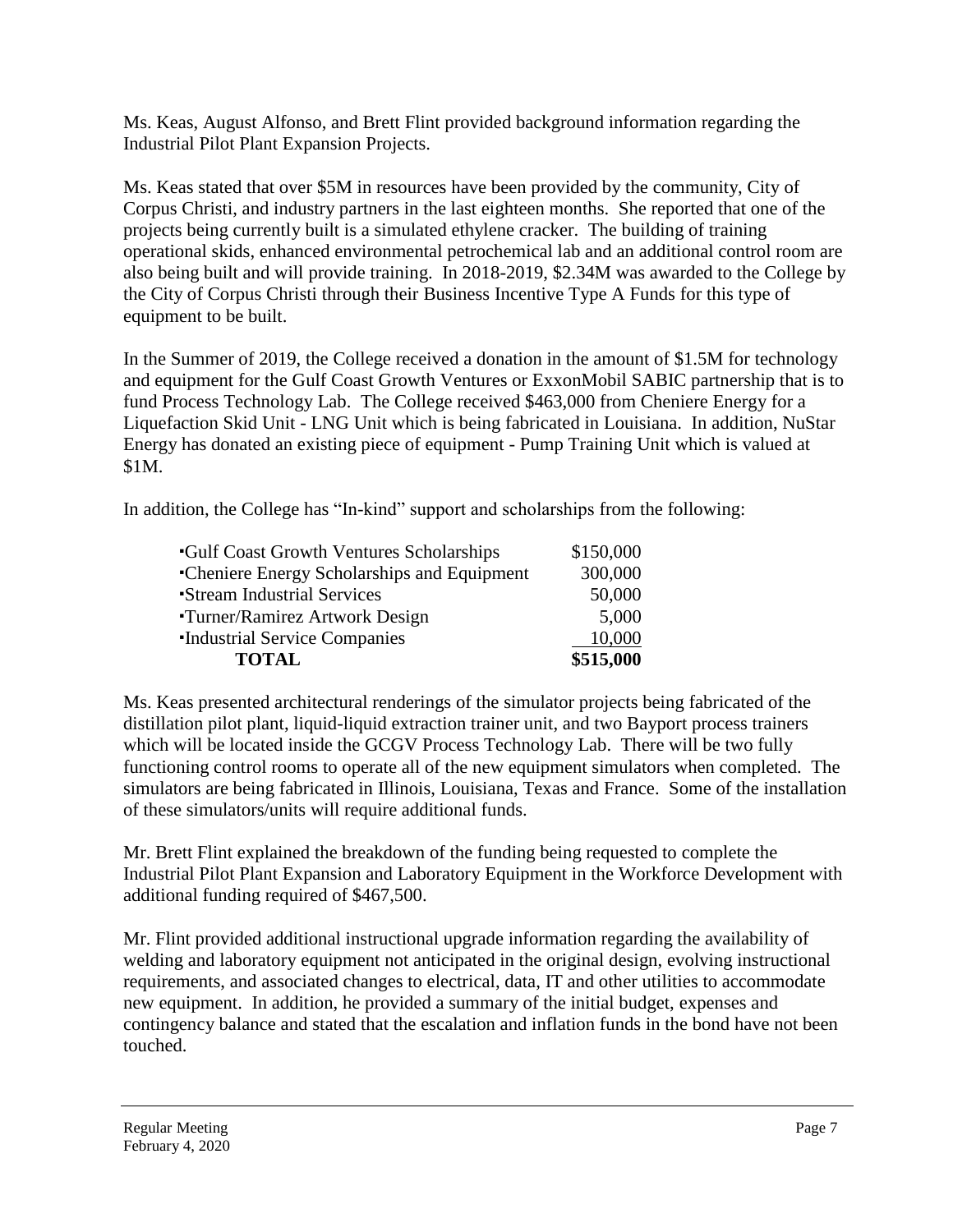Mr. Alfonso has requested approval to allocate the remaining Workforce Development Center contingency funds in an amount up to \$784,627 to support improved and expanded training and instructional capability for Workforce Development programs.

Mr. Alfonso requested approval of a construction contract in the amount of \$742,500 to Victory Building Team to construct the proposed Pilot Plant Expansion site.

Mr. David Davila provided a synopsis of the 2020-01 Pilot Plant Expansion, West Campus proposal which was released on September 16, 2019.

Ms. Keas, Mr. Alfonso, Mr. Davila, Mr. Flint, and Dr. Escamilla responded to questions from the Board of Regents.

> Regent Rivas made a motion to approve the designation of available Workforce Development budget to be used in the amount of \$784,627 to be installation of other teaching equipment installations. Regent Sherwood seconded the motion. There was no further discussion from the Board. There were no public comments. A voice vote was taken and the present, with Regents Scott, Averyt, Bennett, Center Project - unallocated 2014 Bond contingency used for the expansion of the Pilot Plant facilities and motion carried unanimously, 8-0, amongst Regents Estrada, Hutchinson, Rivas, Salinas and Sherwood voting in favor.

> Regent Averyt made a motion to award a construct the proposed Pilot Plant Expansion. Regent Rivas seconded the motion. There was no further discussion from the Board. There were no public comments. A voice vote was taken and the present, with Regents Scott, Averyt, Bennett, construction contract to Victory Building Team to motion carried unanimously, 8-0, amongst Regents Estrada, Hutchinson, Rivas, Salinas and Sherwood voting in favor.

9. Discussion and possible action related to Tax Increment Reinvestment Zone #4 North [Beach…………………………………………….Ms.](https://Beach�����������������.Ms) Lenora Keas and Mr. Augustin Rivera, Jr. *(Goal 6: Financial Effectiveness and Affordability)* 

Note: Dr. Adame arrived at 2:36 p.m.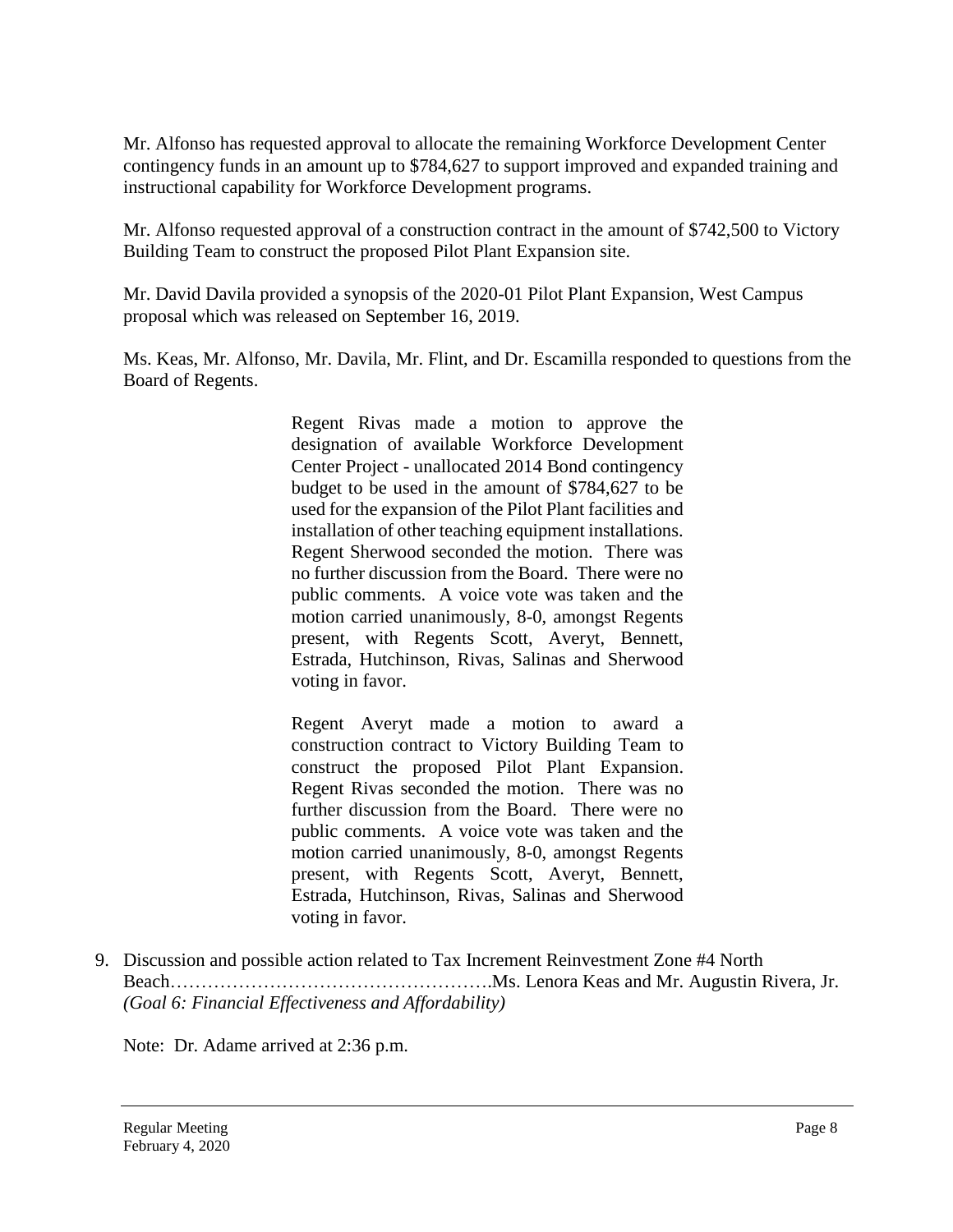Regents Averyt and Estrada abstained from this discussion due to potential conflicts of interest and stepped out of the Board room.

Dr. Escamilla provided background information and introduced the proposed Tax Increment Reinvestment Zone #4 (TIRZ #4) . He also thanked Arlene Medrano with the City of Corpus Christi who worked with the College, as well as other City of Corpus Christi staff, regarding their due diligence and preparation of TIRZ #4. Dr. Escamilla states the College has taken part in three other TIRZ programs and has TIRZ representatives on the College's Board of Regents.

Ms. Keas provided an overview of the TIRZ Policy which was passed on November 12, 2019. The City of Corpus Christi passed Ordinance #031927 creating TIRZ #4 in an area of Corpus Christi known as North Beach. The College received a request from the City on January 10, 2020 requesting participation.

Tax increment financing is a tool authorized by Chapter 311 of the Texas Tax Code by which local governments, such as Del Mar College District can reinvest tax revenues from certain taxable property in the District to fund the costs of certain public works, or other projects that benefit a specific geographical area.

rate of 100%. Ms. Keas reviewed TIRZ #1 through TIRZ #3 in which the College participated. TIRZ #1 and #2 have ended but TIRZ #3 is on right now for the Downtown Development Area until 2028 at a

TIRZ  $#4$  - North Beach includes approximately 1,423 acres (454.5 acres of land and 968.3 acres of water), is located within City County District 1, Nueces County Precinct 1 and DMC District 1. The purpose of TIRZ is to promote development by supporting public infrastructure improvements, maintenance projects and development incentives. TIRZ #4 will be from 2019 through 2039 (20 years).

Ms. Keas provided information regarding the existing development within the TIRZ #4 such as the Texas State Aquarium, USS Lexington, New Harbor Bridge Project being built, New Multifamily and single-family Construction, and La Vista Pointe, an upscale multi-family residential development. When reviewing the policy, they look at how it benefits the total economy, economic development, and educational opportunities which the Texas State Aquarium and USS Lexington have significantly contributed.

 numbers of \$104,512,349 that the City and County used to project from. Ms. Keas presented more detailed information regarding the base tax for TIRZ #4 2019-2039. In 2019, DMC property taxes were \$294,605. Also, tax incentives are provided from reimbursed taxes above the tax base, which means that if a taxpayer or developer were to receive an incentive, they would pay their taxes first on the valuation of the property and the College would get their portion of that tax base guaranteed every year. Then, the amount above the tax base might be reimbursed as an incentive back to the developer. The College is using the same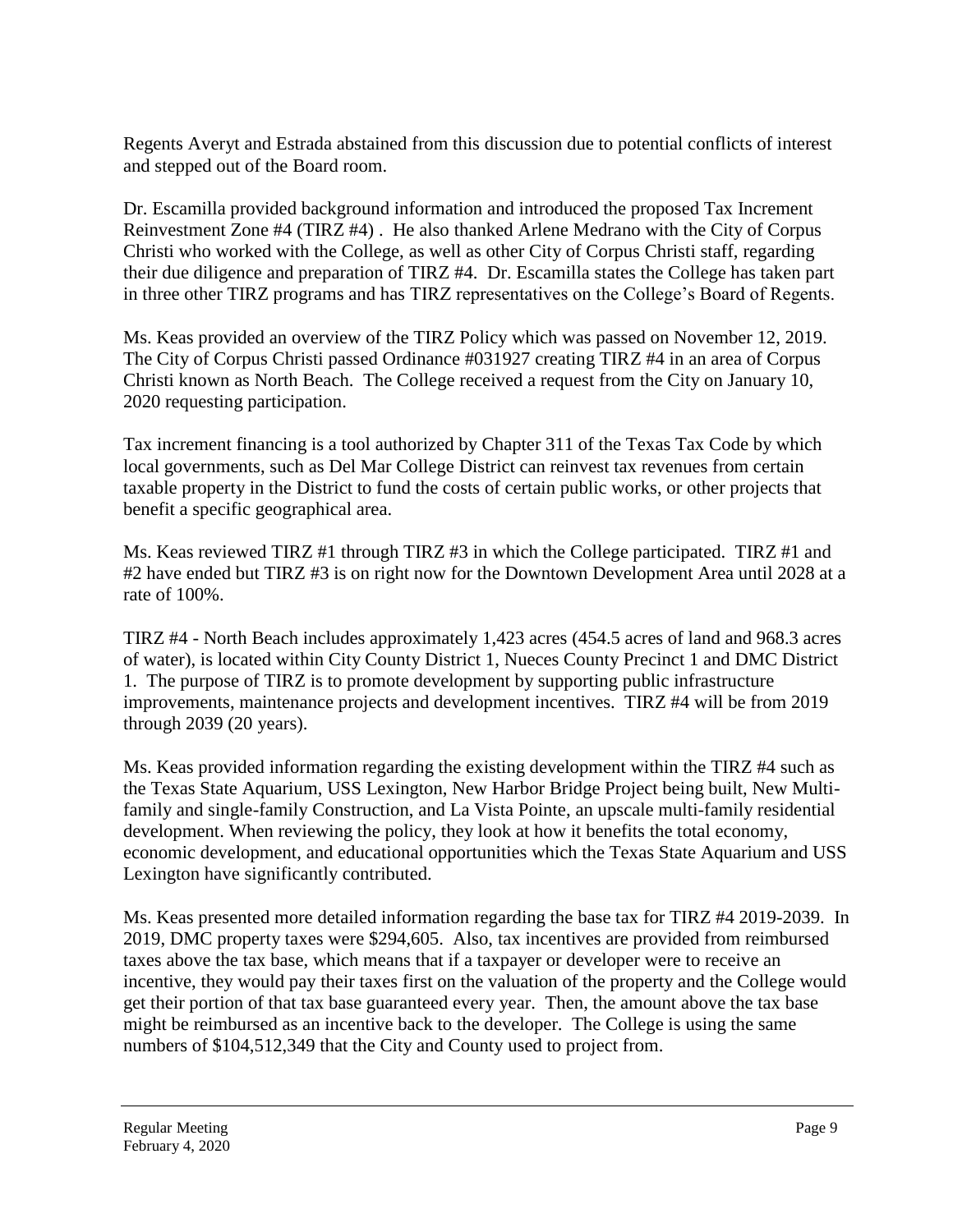The City of Corpus Christi provided the following studies to the College for review and consideration: 1) Urban Engineering Study, August 2019; and 2) Economic Feasibility Study by Jim Johnson, PhD of Landmark Renewal, August 2019.

Ms. Keas reviewed assumption of projected revenues.

 the College's programs. Ms. Keas stated that the increased housing, tourism and hospitality in the region would benefit the College's students in the areas of construction, culinary arts, hospitality management, management and supervision, accounting, and real estate sales because so many tie directly into

Ms. Keas provided a recap of the TIRZ #4 projections for the College for 19 years with the base tax year established in 2019.

Ms. Keas responded to questions from the Board of Regents.

 Regent Rivas made a motion to approve Del Mar College's participation in TIRZ #4 at 100% for nine years and 75% for the remaining 10 years and that terms. Regent Adame seconded the motion. There was no further discussion from the Board. There were no public comments. A voice vote was taken the Board further authorize the administration to enter into an appropriate Interlocal Agreement with the City of Corpus Christi consistent with those and the motion carried, 7-0, with Regents Scott, Adame, Bennett, Hutchinson, Rivas, Salinas and Sherwood voting in favor. Regents Averyt and Estrada abstained from the vote.

 Regent Rivas made a motion to appoint Chair Scott as a representative to serve on the TIRZ #4 Board. Regent Adame seconded the motion. There was no further discussion from the Board. There were no public comments. A voice vote was taken and the voting in favor. motion carried, 7-0, with Regents Scott, Adame, Bennett, Hutchinson, Rivas, Salinas and Sherwood Regents Averyt and Estrada abstained from the vote.

10. Discussion and possible action related to proposal for a new Bachelor of Science Degree in [Nursing………………………………………………................................Ms](https://Nursing������������������................................Ms). Lenora Keas *(Goal 5: Workforce Development, Community Partnerships, and Advocacy)*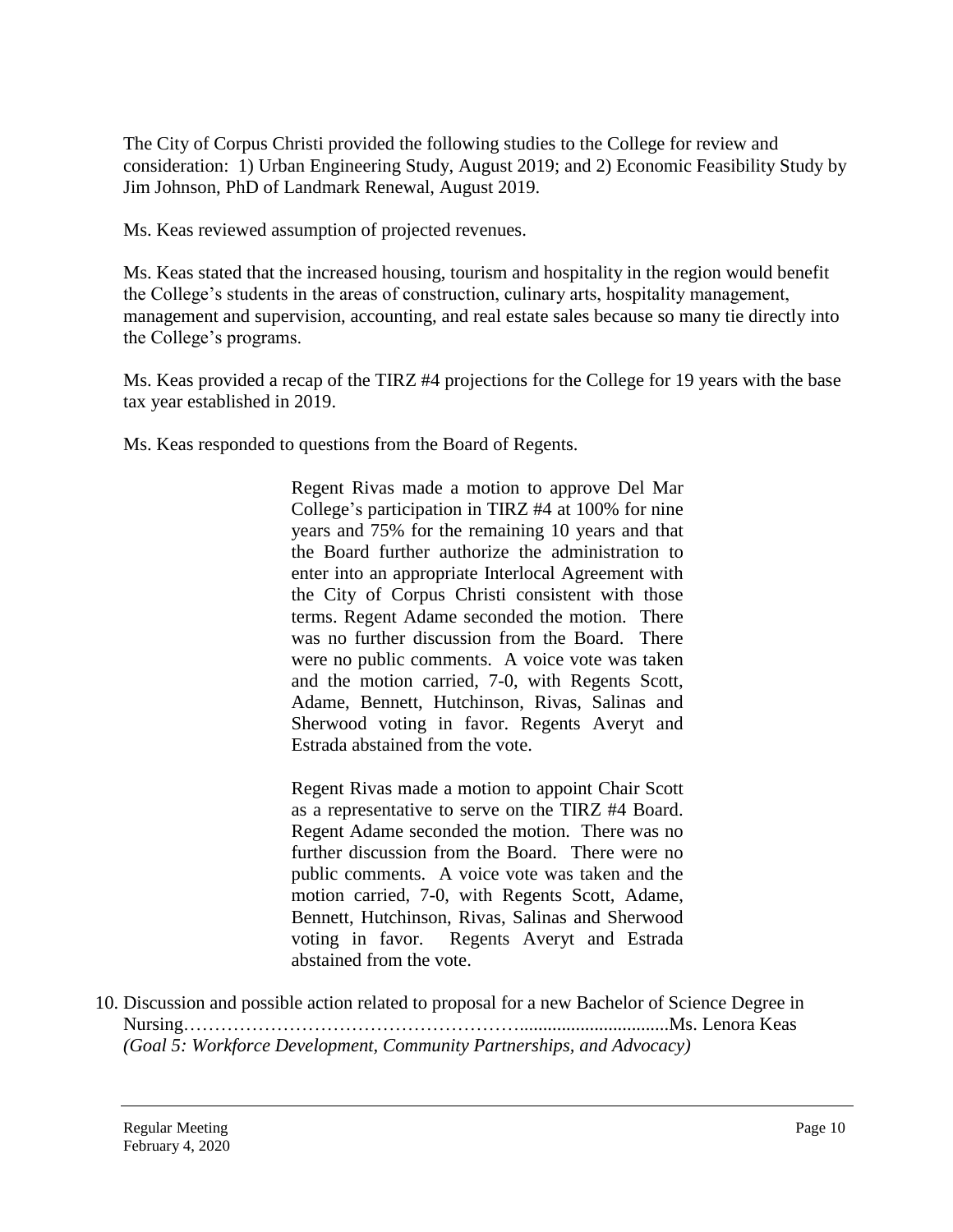Nursing is an opportunity to make a major impact on the healthcare in our community. Dr. Escamilla introduced the next discussion and stated that the Bachelor of Science Degree in Preparation by The Nursing Department's preparation of this proposal for the Board's consideration.

Ms. Keas stated that 95-100 students are admitted every fall and spring to the Nursing Program. Over 1,600 students are majoring in Nursing and over 385 students are presently enrolled in the Nursing Program as of 2019. Currently, 85.9% of graduates and 96% of currently enrolled RN students would consider a BSN through Del Mar College. Ms. Keas reviewed the short-term and long-term benefits of a Bachelor of Science in Nursing.

A 2018-2019 survey from Chief Nursing Executives showed the bachelor degree is preferred. The survey also showed a need for more BSN prepared nurses and indicated hiring "as many as possible" in the next 3 to 5 years. Also, Ms. Keas stated that there is a need for additional educational programs in Nueces County to prepare more BSN nurses. By 2029, demand for nurses will increase by 21% in Nueces County and by 2029, there will be over 4,425 nursing positions in Nueces County. Currently, over 25% of the existing nurses are at retirement age.

Ms. Keas stated that adding the BSN will not change the AAS Program and provided information from other Texas colleges with Bachelor in Nursing Degrees. This degree program would build upon what Del Mar College is already doing with our Associates in Applied Science in Nursing to RN.

 hold doctorate degrees, and five faculty are currently pursuing doctorate degrees. The present resources at the College will meet the needs for a BSN. Classrooms, clinicals and labs are At this time, Del Mar College has 25 faculty members, two PhD Administrators, eight faculty adequate and can accommodate growth.

The proposed plan for a Bachelor of Nursing was reviewed as follows:

| $\bullet$ | Students complete existing AAS in Nursing<br>(qualified to pass the state exam for RNs) | 64 credit hours  |
|-----------|-----------------------------------------------------------------------------------------|------------------|
|           | New Program in BSN                                                                      |                  |
| $\bullet$ | Students complete common core courses                                                   | 26 credit hours  |
| $\bullet$ | Students complete nursing courses for BSN at DMC                                        | 30 credit hours  |
| $\bullet$ | Total at DMC to Bachelor Degree in Nursing<br>(standard for Bachelor degrees in Texas)  | 120 credit hours |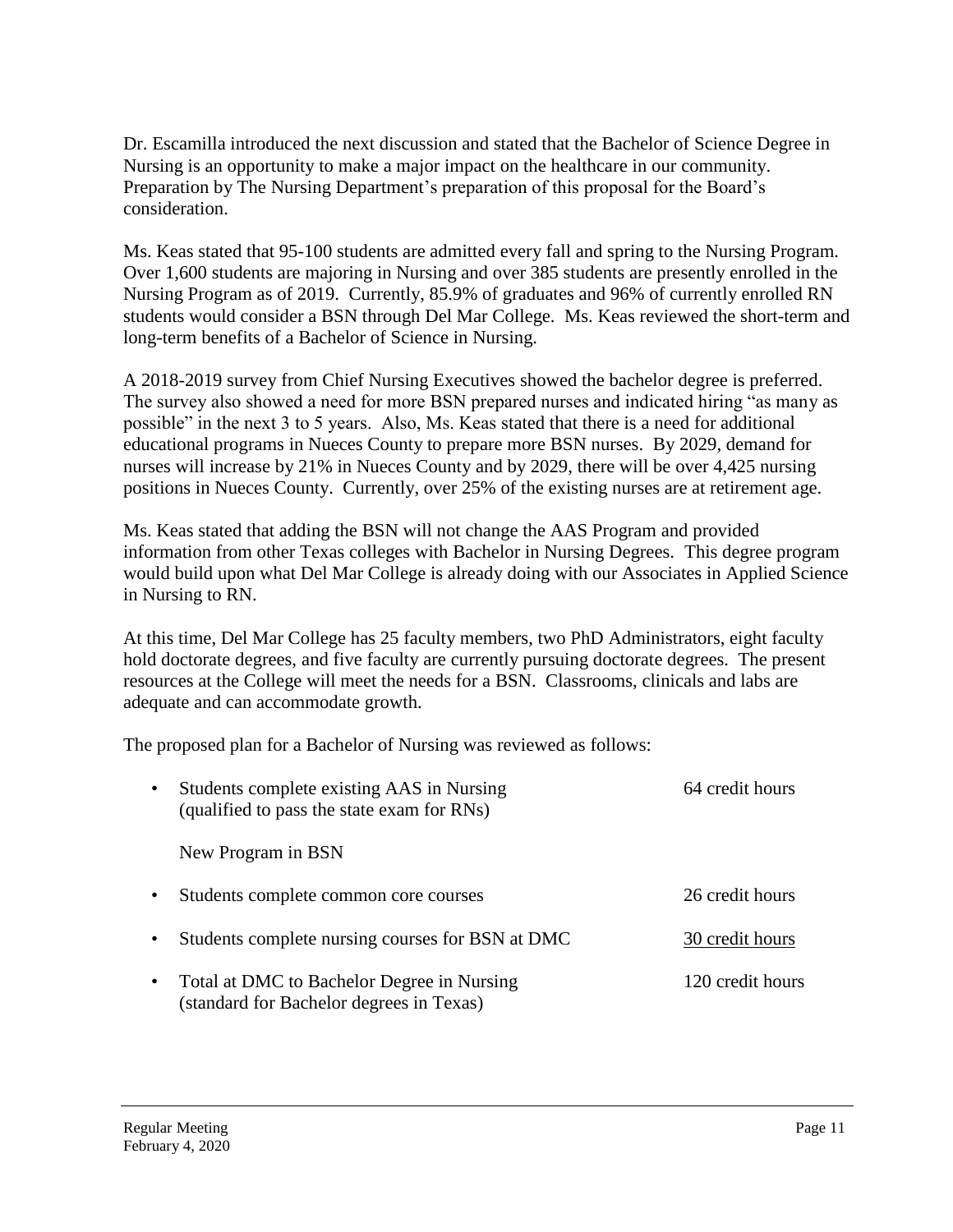Enrollment projections - new student to the program would be 30 students for year 1, 40 for year 2, 60 for year 3, 70 for year 4, 90 for year 5 with a cumulative total of 290.

Ms. Keas provided information regarding the projected budget and direct revenues and expenditures for nursing courses. For the fifth year, approximately \$1.4M would be revenue generated from the 30 semester credit hours needed for the BSN and approximately \$1.5M would be direct expenditures over a five-year period. Indirect revenues related to the completion of core curriculum courses for the bachelor degree is the additional 26 credit hours required to complete the degree is estimated revenue of \$1,062,988.

Ms. Keas provided a summary of projected revenue to expenses over a five-year period as follows:

| Direct revenues for nursing courses       | \$1,428,246  |  |
|-------------------------------------------|--------------|--|
| Less direct expenses for nursing          | $-1,566,509$ |  |
| Net loss before indirect revenue          | $$ -138,263$ |  |
| Indirect revenue from common core courses | \$1,062,988  |  |
| Net difference                            | \$924,725    |  |

Ms. Keas was pleased to announce that the Texas Board of Nursing approved the four-year degree for our nursing program. The next steps and approvals needed are from 1) Del Mar College Board of Regents, 2) Texas Higher Education Coordinating Board, and 3) SACSCOC. The implementation target date is 2021 or upon receiving the approvals.

Ms. Keas, Dr. Escamilla, John Johnson, Dr. De Leon, and Dr. McWha responded to questions from the Board of Regents.

> Regent Sherwood made a motion to approve the Bachelor of Science Nursing degree for Del Mar There were no public comments. A voice vote was Salinas and Sherwood voting in favor. Regent College. Regent Estrada seconded the motion. There was no further discussion from the Board. taken and the motion carried, 8-1, with Regents Scott, Adame, Averyt, Estrada, Hutchinson, Rivas, Bennett voted against.

11. Discussion and possible action related to reappointment of Ms. Susan Hutchinson to the Tax Increment Reinvestment Zone [#3……………………….........................Ms.](https://3���������.........................Ms) Lenora Keas *(Goal 5: Workforce Development, Community Partnerships, and Advocacy)* 

> Regent Estrada made a motion that Ms. Susan Hutchinson continue serving as representative for